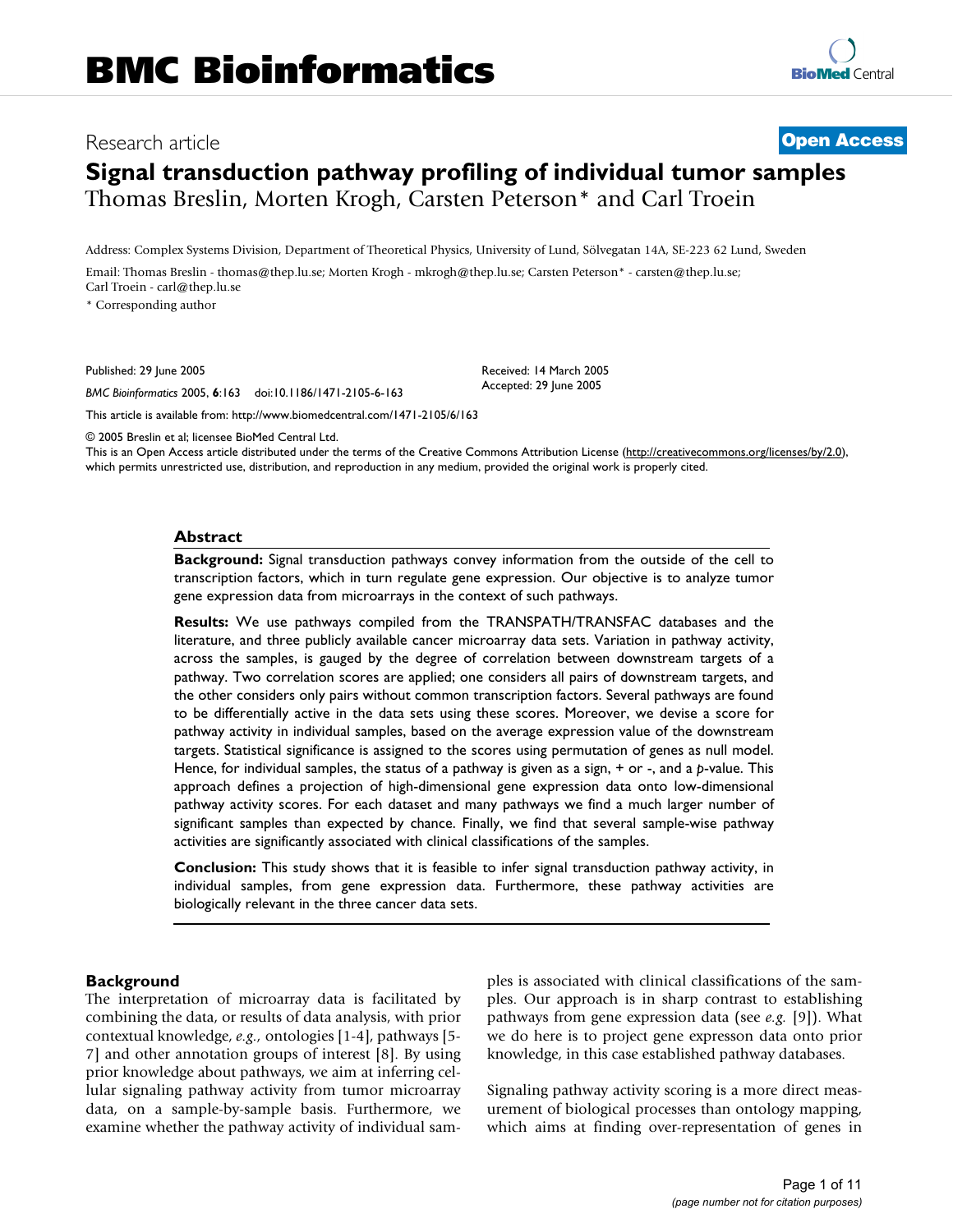

## **Figure 1**

**Example pathway**. A simplified and partial view of the TNF- $\alpha$  pathway. A ligand (yellow) binds to a receptor (green) on the cell surface, triggering a cascade of events. Eventually, transcription factors (blue) activate or repress the expression of genes.

various groups of contextual annotation. A cellular signaling pathway (see Fig. 1) is composed of a series of signaling molecules that convey information, typically from the outside of the cell to the nucleus. The initial step consists of extracellular signaling molecules, ligands, that activate receptors of the cell. These receptors then initiate intracellular signaling events, which eventually regulate the activity of various transcription factors. These transcription factors, in turn, regulate the expression levels of various genes, termed downstream targets of the pathway.

To characterize pathway activity, it would be desirable to have both proteomic and gene expression data. Gene expression data alone is not sufficient for assessing protein concentrations [10] and post-translational modifications of proteins. In the absence of proteomic data, one is thus forced to rely on aspects of the pathway that are detectable at the mRNA level. The foremost candidate for this is the downstream targets, which we will focus on here. It is of course also possible that the mRNA levels of effector proteins in a pathway change due to altered pathway activity. However, such effects are outside the scope of this paper. A further complication is that many pathways overlap, both in terms of having common transcription factors, and in terms of distinct transcription factors having common downstream targets. Our methods will not be able to distinguish very similar pathways, and in some sense this problem can be seen as a result of the ambiguities that follow when the full protein network is partitioned into separate pathways.

Cellular signaling pathways are subject to intense research, and current knowledge is compiled into databases such as STKE [11], TRANSPATH [12] and TRANS-FAC [13]. These databases do not yet account for all pathways or transcription factors, but develop over time. Most pathway information utilized in this work is collected from TRANSPATH/TRANSFAC, where information about transcription factors and downstream targets is readily available. The only exception is the estrogen receptor pathway, which is taken from [14]. We analyze three microarray data sets in this study: Two breast cancer data sets [15,16], and one leukemia data set [17].

For the three data sets, we assess pathway activity from two related, but different, points of view. The first is to examine which pathways behave in a coherent way across the entire data set, *i.e.,* which pathways have significantly co-expressed downstream targets. This is done both with and without accounting for the fact that downstream targets of a single transcription factor are correlated irrespective of pathway behavior. The second point of view is to assess pathway activity of individual samples, relative to the other samples in the same experiment, yielding an active or inactive status for each pathway in each sample. Finally, we relate the sample-wise pathway activity to clinical classifications of samples by way of contingency tables. Several pathways are found to be highly predictive of the clinical classifications.

<span id="page-1-0"></span>**Table 1: Transcription factor significance. The 15 most significant transcription factors (TF) in the van 't Veer** *et al.* **[15] data set, and their number of downstream targets (DT).** *p***-values are based on the Group Correlation Score. In all 54 TFs were studied for this data set. ER pathway notation as in Table 1.**

| ΤF                | # of $DT$      | p-value |
|-------------------|----------------|---------|
| $NF - \kappa B$   | 19             | 4e-04   |
| RelA              | П              | 8e-04   |
| ER Complex(i)     | 50             | 2e-03   |
| $NF - kB1$        | 10             | 2e-03   |
| STATI $\alpha$    | $\overline{2}$ | 6e-03   |
| $C/EBP\alpha$     | 21             | 7e-03   |
| ER-induced (v)    | 5              | 7e-03   |
| ER                | 77             | 8e-03   |
| STAT <sub>6</sub> | 6              | 8e-03   |
| ER(v)             | 7              | $2e-02$ |
| <b>GATA-I</b>     | 7              | 2e-02   |
| Elk-I             | 4              | 6e-02   |
| c-Rel             | 3              | 6e-02   |
| STAT4             | 3              | 7e-02   |
| SMAD-3            | 6              | 7e-02   |
|                   |                |         |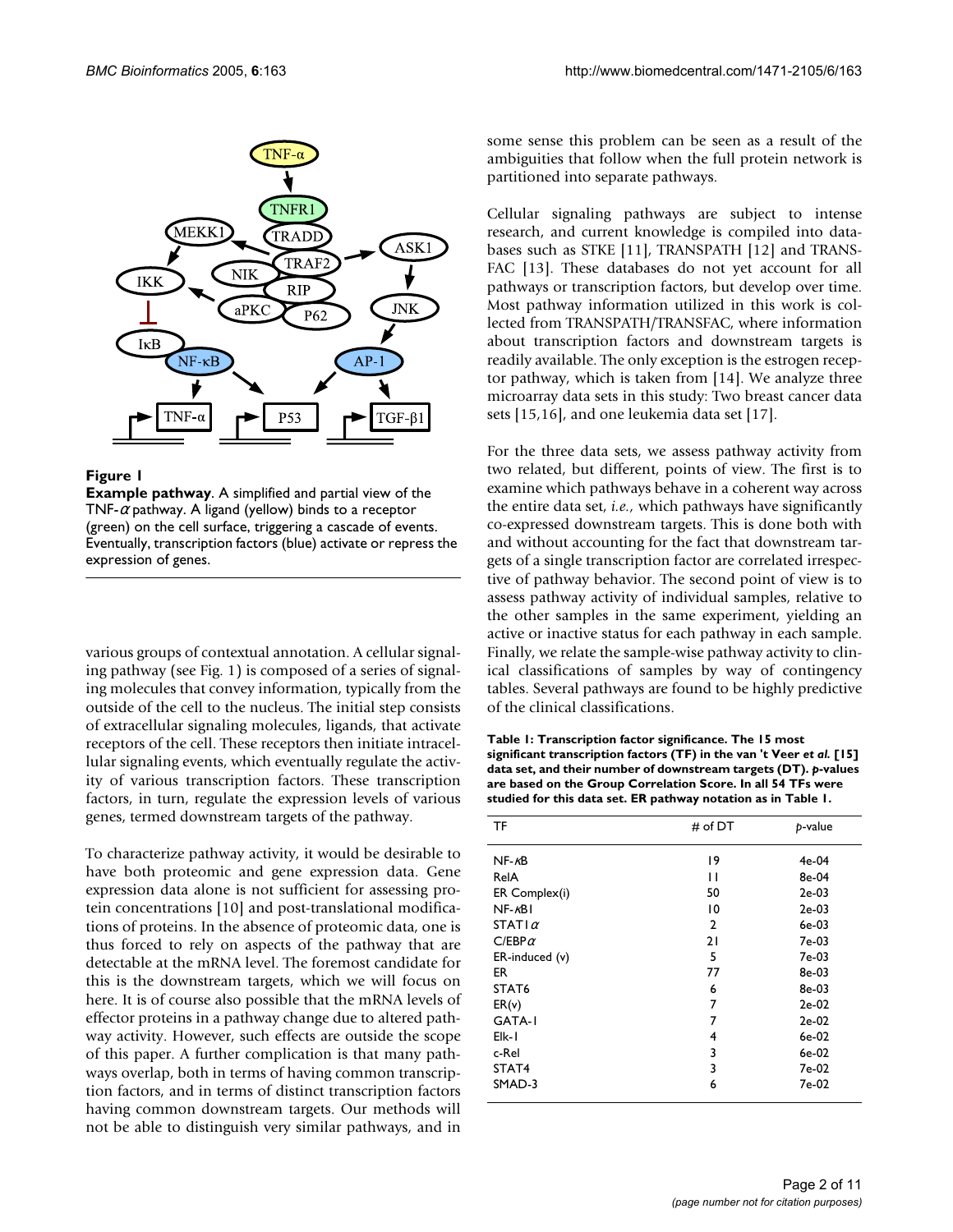# **Results**

In this section we assess variation in transcription factor and pathway activity across the samples. We then proceed to probe pathway activity in individual samples. Finally, we study the association between pathway activity and the clinical classifications of the samples.

## *Co-expression of the downstream targets of a transcription factor*

As a prelude to the study of pathways, we quantified the degree of correlation among downstream targets of single transcription factors. For this purpose we used the *Group Correlation Score* defined in Methods. The *p*-values were calculated using random reshuffling of the genes. Table 2 shows the most significant transcription factors in the van 't Veer data set. We see, as expected, that several transcription factors have significantly correlated downstream targets. For the data set of Sotiriou *et al., 8* out of 42 transcription factors have a *p*-value below 0.1, and for the Golub *et al.* data set, the corresponding numbers are 6 out of 39. Among these three data sets, the *p*-values are noticeably better for data sets with more samples and genes. With this in mind we conclude that the downstream targets of transcription factors are co-expressed in the these data sets, albeit not to a high degree. The full lists for all 3 data sets can be found in Additional file 1.

## *Co-expression of the downstream targets of a pathway*

Here we use the same *Group Correlation Score* as above, applied to the downstream targets of entire pathways rather than those of individual transcription factors. Table [1](#page-1-0) shows the results for the van 't Veer data set, where 21 out of 29 pathways have a *p*-value below 0.05, which is significantly more than expected by chance. However, many of the downstream targets have common transcription factors, which might be the major cause of the coexpression. To eliminate such a contribution we used the

Table 2: Pathway significance. Pathways in the van 't Veer et al. [15] data set, ordered by significance and their number of transcription **factors (TF) and downstream targets (DT). Also shown are Group Correlation Score (GCS) and Exclusive Group Correlation Score (EGCS)** *p***-values. ER means both induced and repressed ER-pathway and (v) means that the pathway has been verified in a second experiment (see [14]).**

| Pathway                 | # of $TF$ | # of DT         | GCS $p$ -value | EGCS $p$ -value |
|-------------------------|-----------|-----------------|----------------|-----------------|
| $ L-1 $                 | 5         | 21              | le-04          | $4e-01$         |
| fMLP                    | 9         | 27              | 4e-04          | $le-01$         |
| TLR4                    | 9         | 41              | 9e-04          | $le-03$         |
| <b>EDAR</b>             | 6         | 41              | $3e-03$        | 5e-02           |
| <b>ER-induced</b>       |           | 50              | 3e-03          | n/a             |
| <b>RANK</b>             | 6         | 41              | 3e-03          | 5e-02           |
| Oncostatin M            |           | $\overline{2}$  | 5e-03          | n/a             |
| <b>PDGF</b>             | 8         | 15              | 6e-03          | 2e-02           |
| ER                      |           | 77              | 7e-03          | n/a             |
| ER-induced(v)           |           | 5               | 7e-03          | n/a             |
| $IL-4 - STAT6$          |           | 6               | 8e-03          | n/a             |
| TGF- $\beta$ network    | 7         | 23              | $le-02$        | le-02           |
| EGF                     | 12        | 53              | le-02          | le-02           |
| ER(v)                   |           | 7               | 2e-02          | n/a             |
| Insulin                 | 7         | 45              | 2e-02          | 4e-02           |
| <b>VEGF</b>             | 3         | 8               | 2e-02          | 2e-02           |
| TNF- $\alpha$           | 8         | 61              | 2e-02          | 5e-02           |
| <b>TPO</b>              | 6         | 10              | 3e-02          | 2e-02           |
| <b>PRL</b>              | 6         | 10              | 3e-02          | 2e-02           |
| <b>IFN</b>              | 6         | $\overline{10}$ | 3e-02          | 2e-02           |
| $IL-IO$                 | 2         | 7               | 5e-02          | 5e-02           |
| $IL-I2 - STAT4$         |           | 3               | 7e-02          | n/a             |
| c-Kit                   | 4         | 87              | 8e-02          | 6e-02           |
| ER-repressed            |           | 27              | $le-01$        | n/a             |
| B-cell antigen receptor | 4         | $\overline{10}$ | $3e-01$        | $3e-01$         |
| T-cell antigen receptor | 4         | $\overline{10}$ | $3e-01$        | $3e-01$         |
| Wnt pathway             | 2         | 8               | $4e-01$        | $3e-01$         |
| ER-repressed (v)        |           | 2               | 6e-01          | n/a             |
| $IL-2 - STAT5$          | 2         | 4               | 8e-01          | 7e-01           |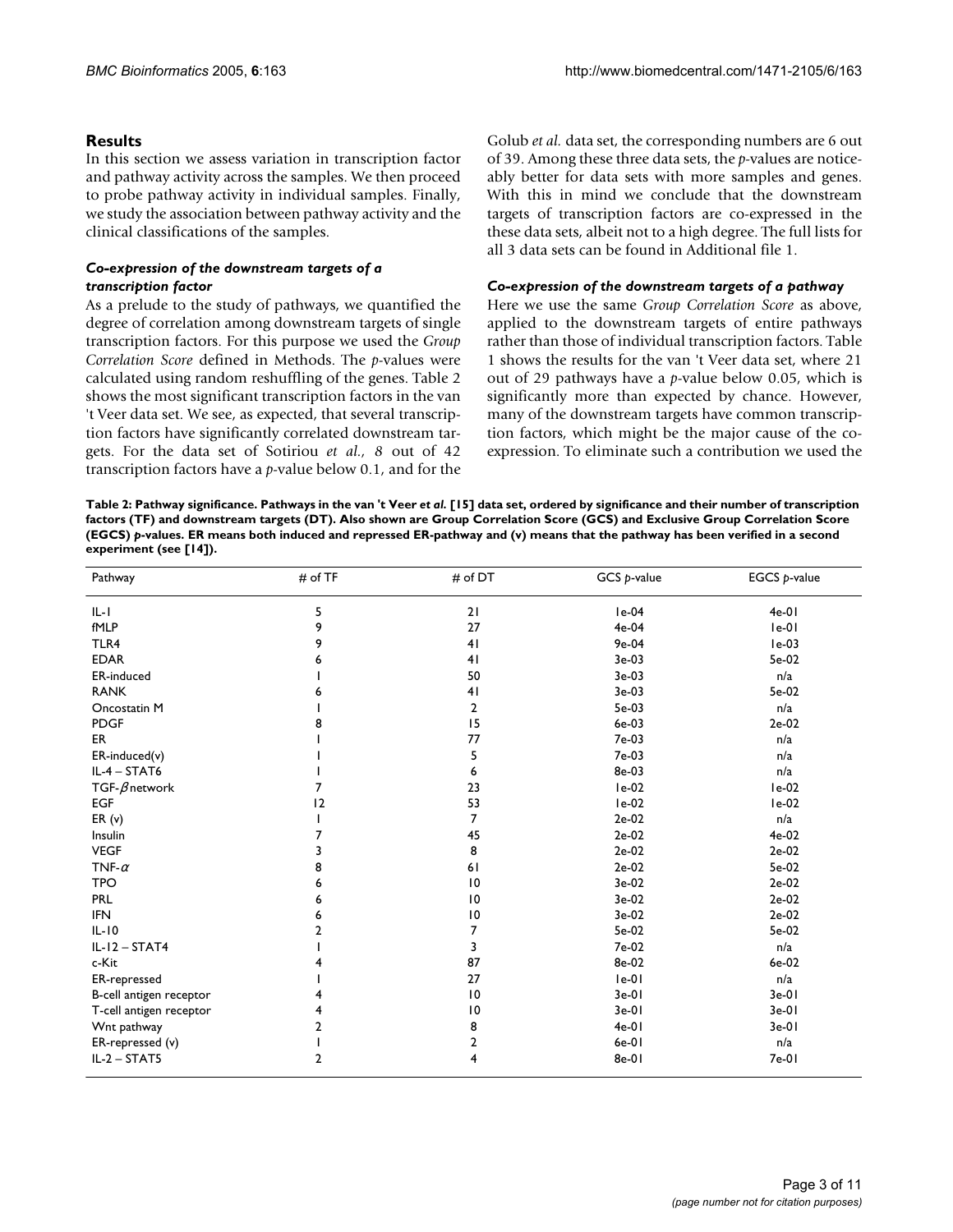*Exclusive Group Correlation Score*, which considers only pairs of downstream targets lacking common transcription factors. The *p*-values for the *Exclusive Group Correlation Score* are also shown in Table [1](#page-1-0). Although these *p*-values are larger, they are still significant; out of 20 pathways with more than one transcription factor, 12 have a *Exclusive Group Correlation Score p*-value below 0.05, which is still more than expected by chance. We conclude that the co-expression of downstream targets in a pathway can only in part be explained by the genes having common transcription factors. This co-expression at the pathway level justifies the view of pathways as functional units. Similar tables for the two other data sets are shown in Additional file 1. Both data sets have smaller *p*-values than expected by chance, albeit not as convincingly as the van 't Veer data set.

## *Pathway assignments for individual samples*

After having established that downstream target genes are co-expressed in some pathways, we proceeded to study the status of pathway activity in individual samples. To this end we employed the *Group Sample Score*, which for each pathway designates every sample in a data set as either active or inactive, with an associated *p*-value.

Table [3](#page-3-0) shows *p*-values and pathway activity status, for six samples in the van 't Veer data set. For example, in the first sample the RANK pathway is designated as inactive with a *p*-value of 0.004, whereas the inactiveness of the ERinduced pathway cannot be considered significant. The full tables for all samples and pathways in all 3 data sets are provided in Additional file 1.

Table [4](#page-4-0) shows the number of samples that are active and inactive at the 5% level, for every pathway in the van 't Veer data set. The table also contains the family-wise *p*value, defined in Methods, which gives the probability of observing at least this total number of significant samples for a pathway. The family-wise *p*-value assumes that the samples are independent, which is only approximately true since the mean expression value of a gene across all samples is zero. Corresponding tables for the two other data sets can be found in Additional file 1. We note that the most significant pathways according to this measure are mostly the same as with the correlation based scores, although the *p*-values are numerically different.

<span id="page-3-0"></span>Table 3: Sample pathway activity. The individual sample pathway activity *p*-values and sign for each pathway and six of the van 't Veer **breast cancer samples. Bold face indicates significant** *(i.e. p***-value** ≤ **0.05) pathway activity in the sample. ER notation as in Table 1.**

|                         |             | $\overline{2}$ | 3           | 4           | 5           | 6           |
|-------------------------|-------------|----------------|-------------|-------------|-------------|-------------|
| <b>ER-induced</b>       | $0.7066(-)$ | $0.0000(+)$    | $0.4822(+)$ | $0.1648(+)$ | $0.4106(+)$ | $0.0072(+)$ |
| <b>EDAR</b>             | $0.0052(-)$ | $0.1514(-)$    | $0.1294(-)$ | $0.8566(+)$ | $0.0010(-)$ | $0.0008(-)$ |
| IL-I                    | $0.0074(-)$ | $0.0416(-)$    | $0.0158(-)$ | $0.3848(+)$ | $0.0088(-)$ | $0.0002(-)$ |
| <b>RANK</b>             | $0.0058(-)$ | $0.1506(-)$    | $0.1340(-)$ | $0.8598(+)$ | $0.0022(-)$ | $0.0008(-)$ |
| TNF- $\alpha$           | $0.0014(-)$ | $0.1744(-)$    | $0.2596(-)$ | $0.4044(+)$ | $0.0030(-)$ | $0.0006(-)$ |
| <b>EGF</b> network      | $0.2868(-)$ | $0.3030(-)$    | $0.4522(-)$ | $0.9360(-)$ | $0.2138(-)$ | $0.0000(-)$ |
| ER                      | $0.9994(-)$ | $0.0002(+)$    | $0.3074(+)$ | $0.7624(+)$ | $0.7886(-)$ | $0.0002(+)$ |
| ER-induced (v)          | $0.4940(-)$ | $0.0136(+)$    | $0.1670(+)$ | $0.3060(+)$ | $0.3310(+)$ | $0.3750(+)$ |
| TLR4                    | $0.1584(-)$ | $0.2572(-)$    | $0.2624(-)$ | $0.7778(+)$ | $0.1856(-)$ | $0.0000(-)$ |
| fMLP                    | $0.0122(-)$ | $0.0432(-)$    | $0.0004(-)$ | $0.7188(+)$ | $0.0362(-)$ | $0.0268(-)$ |
| Insulin                 | $0.9274(-)$ | $0.0182(-)$    | $0.3926(-)$ | $0.6116(+)$ | $0.7898(+)$ | $0.0172(-)$ |
| ER(v)                   | $0.9382(-)$ | $0.0084(+)$    | $0.0680(+)$ | $0.0806(+)$ | $0.3266(-)$ | $0.0802(+)$ |
| $TGF\beta$ network      | $0.1102(+)$ | $0.7054(+)$    | $0.8274(-)$ | $0.3528(-)$ | $0.7902(-)$ | $0.2550(-)$ |
| c-Kit                   | $0.2892(-)$ | $0.0282(-)$    | $0.3000(-)$ | $0.7884(-)$ | $0.0470(-)$ | $0.2398(-)$ |
| ER-repressed (v)        | $0.3518(+)$ | $0.0566(+)$    | $0.0588(+)$ | $0.0426(+)$ | $0.0034(-)$ | $0.0536(+)$ |
| <b>VEGF</b>             | $0.6526(-)$ | $0.3174(+)$    | $0.4388(-)$ | $0.9372(-)$ | $0.8526(-)$ | $0.8608(-)$ |
| $IL-I0$                 | $0.3984(-)$ | $0.5984(+)$    | $0.8164(-)$ | $0.8188(+)$ | $0.2442(-)$ | $0.7698(+)$ |
| <b>IFN</b>              | $0.3934(-)$ | $0.7678(+)$    | $0.4792(-)$ | $0.7824(+)$ | $0.5702(-)$ | $0.7430(-)$ |
| <b>PRL</b>              | $0.3984(-)$ | $0.7726(+)$    | $0.4794(-)$ | $0.7840(+)$ | $0.5782(-)$ | $0.7344(-)$ |
| <b>TPO</b>              | $0.3852(-)$ | $0.7500(+)$    | $0.4736(-)$ | $0.8056(+)$ | $0.5588(-)$ | $0.7388(-)$ |
| <b>PDGF</b>             | $0.9488(+)$ | $0.4568(-)$    | $0.6370(-)$ | $0.5418(-)$ | $0.6680(+)$ | $0.4060(-)$ |
| <b>Oncostatin M</b>     | $0.2746(-)$ | $0.2986(-)$    | $0.1848(-)$ | $0.1428(+)$ | $0.7450(+)$ | $0.0046(-)$ |
| T-cell antigen receptor | $0.2092(-)$ | $0.1006(-)$    | $0.0094(-)$ | $0.9426(+)$ | $0.6404(-)$ | $0.3304(+)$ |
| B-cell antigen receptor | $0.1978(-)$ | $0.1040(-)$    | $0.0142(-)$ | $0.9484(+)$ | $0.6508(-)$ | $0.3222(+)$ |
| $IL-I2 - STAT4$         | $0.3458(+)$ | $0.4402(+)$    | $0.8902(+)$ | $0.6424(+)$ | $0.1982(-)$ | $0.9878(-)$ |
| <b>ER-repressed</b>     | $0.5724(+)$ | $0.4596(+)$    | $0.3936(+)$ | $0.1784(-)$ | $0.0830(-)$ | $0.0158(+)$ |
| $IL-2 - STAT5$          | $0.1816(-)$ | $0.8828(-)$    | $0.4774(-)$ | $0.7768(-)$ | $0.3486(+)$ | $0.0376(-)$ |
| $IL-4 - STAT6$          | $0.8268(-)$ | $0.1670(-)$    | $0.9212(-)$ | $0.3412(-)$ | $0.1430(+)$ | $0.1510(-)$ |
| Wnt                     | $0.8484(-)$ | $0.1054(-)$    | $0.0878(-)$ | $0.5868(-)$ | $0.3756(-)$ | $0.5084(-)$ |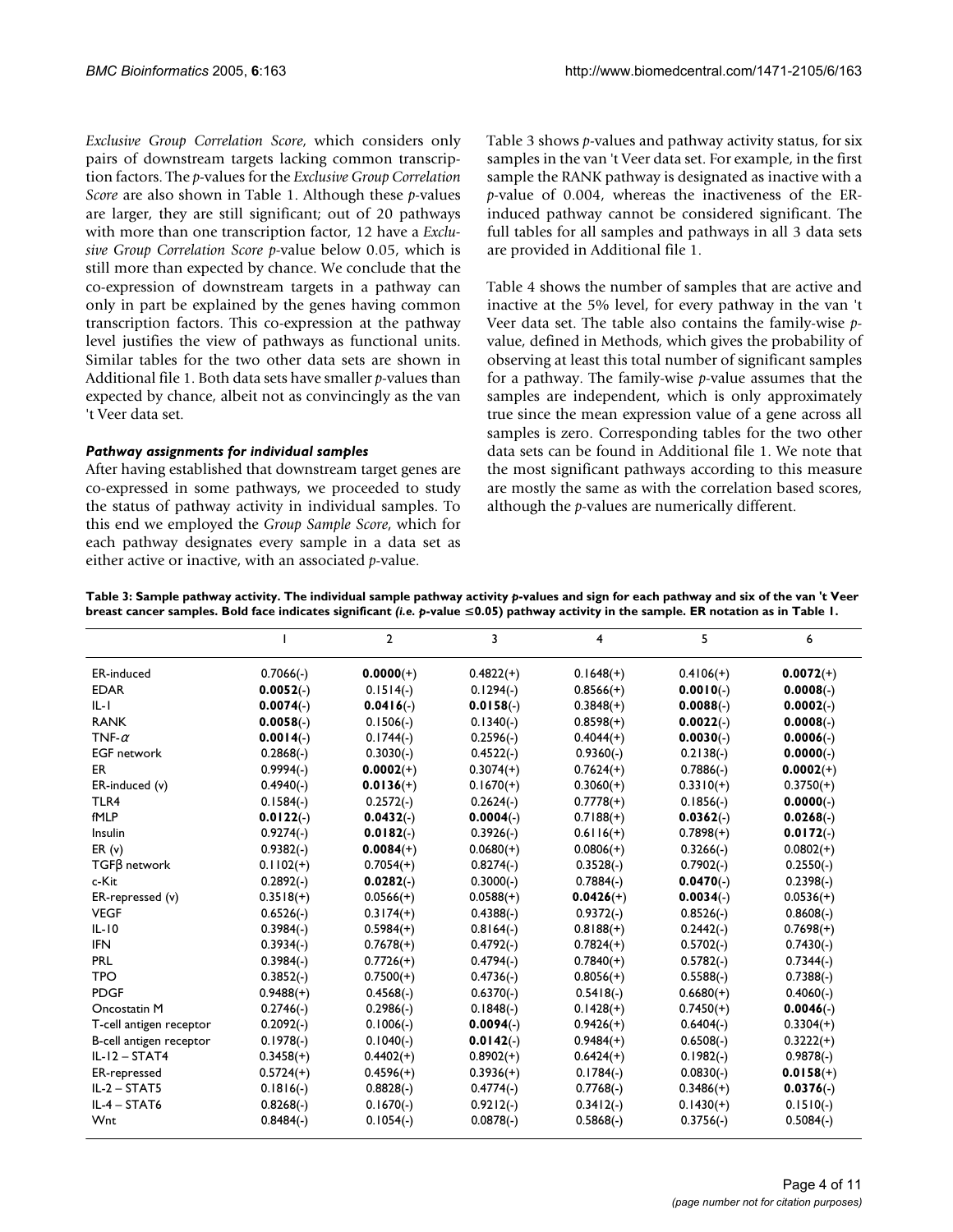<span id="page-4-0"></span>**Table 4: Pathway significance. This table shows the number of samples (out of 117) in the van 't Veer data set with pathway status active (+) or inactive (-) and with** *Group Sample Score p***value** ≤ **0.05. Also shown are the corresponding family-wise** *p***values. ER notation as in Table 1.**

| Pathway                 | +  |                 | family-wise p-value |
|-------------------------|----|-----------------|---------------------|
| <b>ER-induced</b>       | 30 | 37              | 2e-55               |
| <b>EDAR</b>             | 30 | 30              | 6e-46               |
| IL-I                    | 25 | 34              | le-44               |
| <b>RANK</b>             | 29 | 30              | $le-44$             |
| TNF- $\alpha$           | 29 | 29              | $2e-43$             |
| <b>EGF</b> network      | 29 | 29              | 2e-43               |
| ER                      | 28 | 29              | $4e-42$             |
| $ER$ -induced $(v)$     | 21 | 34              | $le-39$             |
| TLR4                    | 28 | 27              | $le-39$             |
| fMLP                    | 24 | 31              | $le-39$             |
| Insulin                 | 22 | 21              | 6e-26               |
| ER(v)                   | 17 | 21              | $6e-21$             |
| TGF $\beta$ network     | 20 | 18              | $6e-21$             |
| c-Kit                   | 20 | 4               | $3e-17$             |
| ER-repressed (v)        | П  | 17              | $4e-12$             |
| <b>VEGF</b>             | П  | 15              | $le-10$             |
| $IL-IO$                 | 12 | 13              | $7e-10$             |
| IFN                     | П  | 14              | 7e-10               |
| <b>PRL</b>              | П  | 4               | 7e-10               |
| <b>TPO</b>              | 10 | $\overline{14}$ | 3e-09               |
| <b>PDGF</b>             | 9  | 12              | 4e-07               |
| Oncostatin M            | 6  | 15              | 4e-07               |
| T-cell antigen receptor | П  | 8               | 6e-06               |
| B-cell antigen receptor | П  | 7               | 2e-05               |
| $IL-I2 - STAT4$         | 7  | 9               | 2e-04               |
| ER-repressed            | 7  | 6               | 6e-03               |
| $IL-2 - STAT5$          | 5  | 7               | $le-02$             |
| IL-4 - STAT6            | 5  | 3               | $2e-01$             |
| Wnt                     | 4  | 4               | $2e-01$             |

In Figures 2 and 3, we show heatmaps for two of the pathways, ER-induced and TNF- $\alpha$  respectively. These two examples are illustrative; there is a substantial fraction of genes that are clearly upregulated in the active samples and downregulated in the inactive samples, as seen by the red upper right corner and green upper left corner. There are also many genes in the pathway that do not seem to be regulated, and even a few which act oppositely. The latter ones are possibly genes, that are repressed by the pathway. Similar figures for the entire genome (not shown) do not show large red or green upper corners, confirming the statistical analysis.

## *Association between sample-wise pathway activity and clinical classifications*

We analyzed the association between sample-wise pathway activity and clinical classifications using contingency tables. For every pathway and data set, we divided the samples into three groups: Samples where the pathway was active at a 5% significance level, samples where it was inactive at a 5% significance level, and insignificant samples referred to as undecided. For each data set, contingency tables of pathway activity versus clinical classifications were created, and  $\chi^2$  *p*-values were calculated.

In the data set of Golub *et al.,* the only available clinical classification is tumor type, *i.e.,* ALL or AML. Table [5](#page-7-0) shows the contingencies for the Insulin pathway and the I1-1 pathway. Seven out of 29 pathways have contingency tables with a  $\chi^2$  *p*-value below 0.01.

For the breast cancer data set of van 't Veer *et al.,* we investigated six clinical classifications: metastasis status (0), estrogen receptor status (20), progesterone receptor status (12), lymph node status (12), BRCA mutations (15) and histological grade (8). The numbers in parentheses refer to the number of significant contingency tables at the 0.01 level. The total number of pathways was again 29. For metastasis status, only 97 out of the 117 samples were labeled in the original data set, and this may contribute to the low degree of association between this clinical classification and pathway activity. However, similar results were obtained for the data set of Sotiriou *et al.,* which indicates that it may be difficult to obtain any association between the pathways analyzed in this work and breast cancer metastasis status. Table [6](#page-7-1) shows the contingency between estrogen receptor status and the ER-induced pathway. As expected, there is a strong association between presence of the estrogen receptor protein, and the activity status of the ER-induced pathway. Somewhat more surprisingly, there are also strong associations between ER status and many other pathways. Similar results are obtained for the data set of Sotiriou *et al.,* but with fewer significant associations.

A general tendency of the contingency table analysis is illustrated in Table [7.](#page-7-2) Lowering the pathway activity *p*value cutoff makes the association to clinical classifications more specific but less sensitive. The complete set of contingency tables for all three data sets can be found in Additional file 1.

# **Conclusion**

We have shown that downstream target genes of signal transduction pathways behave coherently in gene expression tumor data sets. First, we confirmed that downstream targets of transcription factors are correlated across samples. We then demonstrated that the same holds true for downstream targets of an entire pathway, even after discounting the correlations due to genes having a common transcription factor. The correlations for entire pathways were found to be more significant than those for individual transcription factors.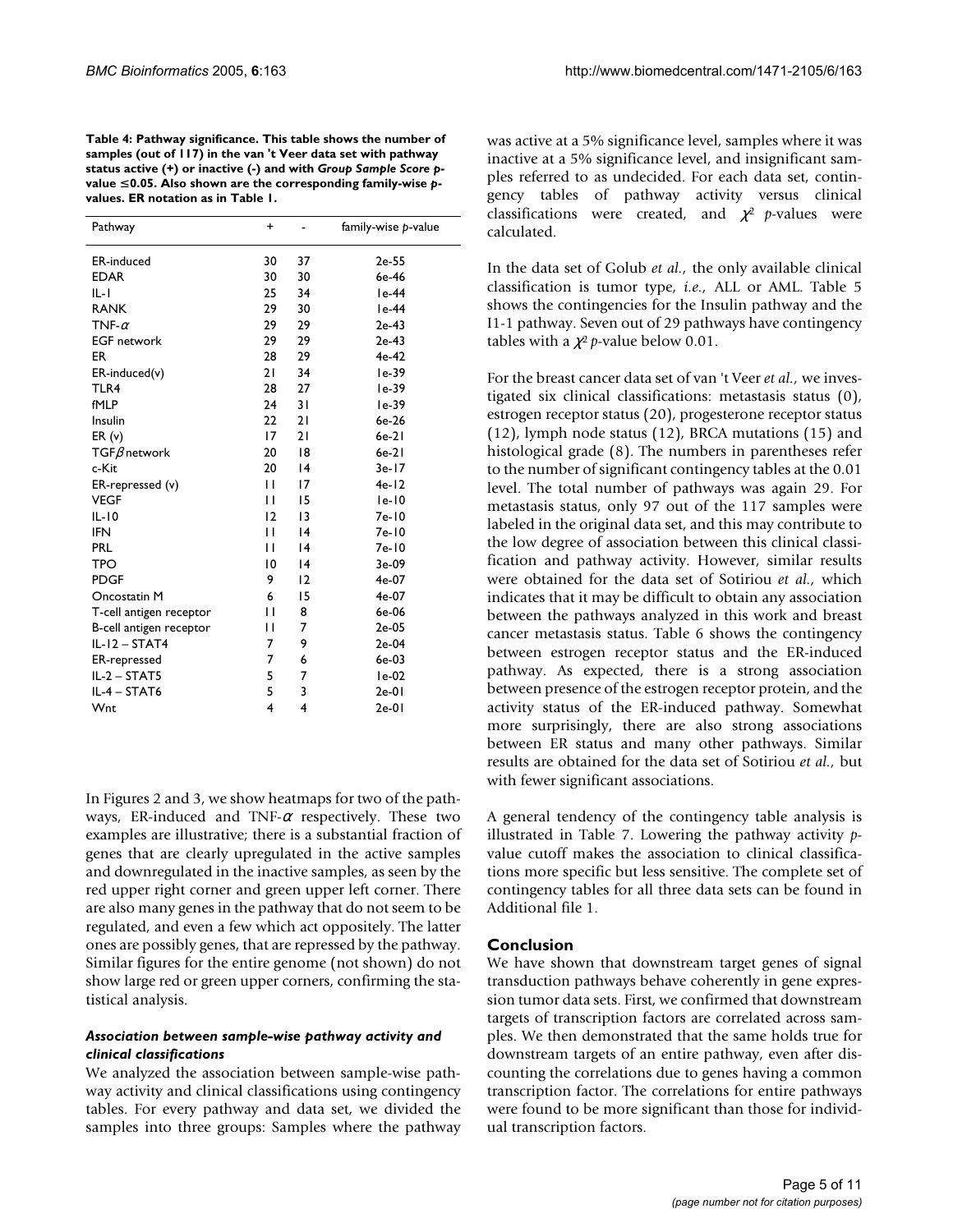

# **Figure 2**

**ER-induced pathway heatmap**. Heatmap of the ER-induced pathway activity corresponding to Table 4. The vertical divisions correspond to samples where the ER-induced pathway is significantly upregulated (30 samples, red bar), its status undetermined (50 samples, black bar) or significantly downregulated (37 samples, green bar) respectively. The rows represent genes in the ER-induced pathway. The genes are shown in descending order according to scalar product with the vector ± (1 - *p*value) for each sample, where the sign is the sign of the pathway activity of that sample. The expression values are log ratios normalized as described in Methods. Red and green represent up- and down-regulation respectively, and the precise color scheme is illustrated in the color key.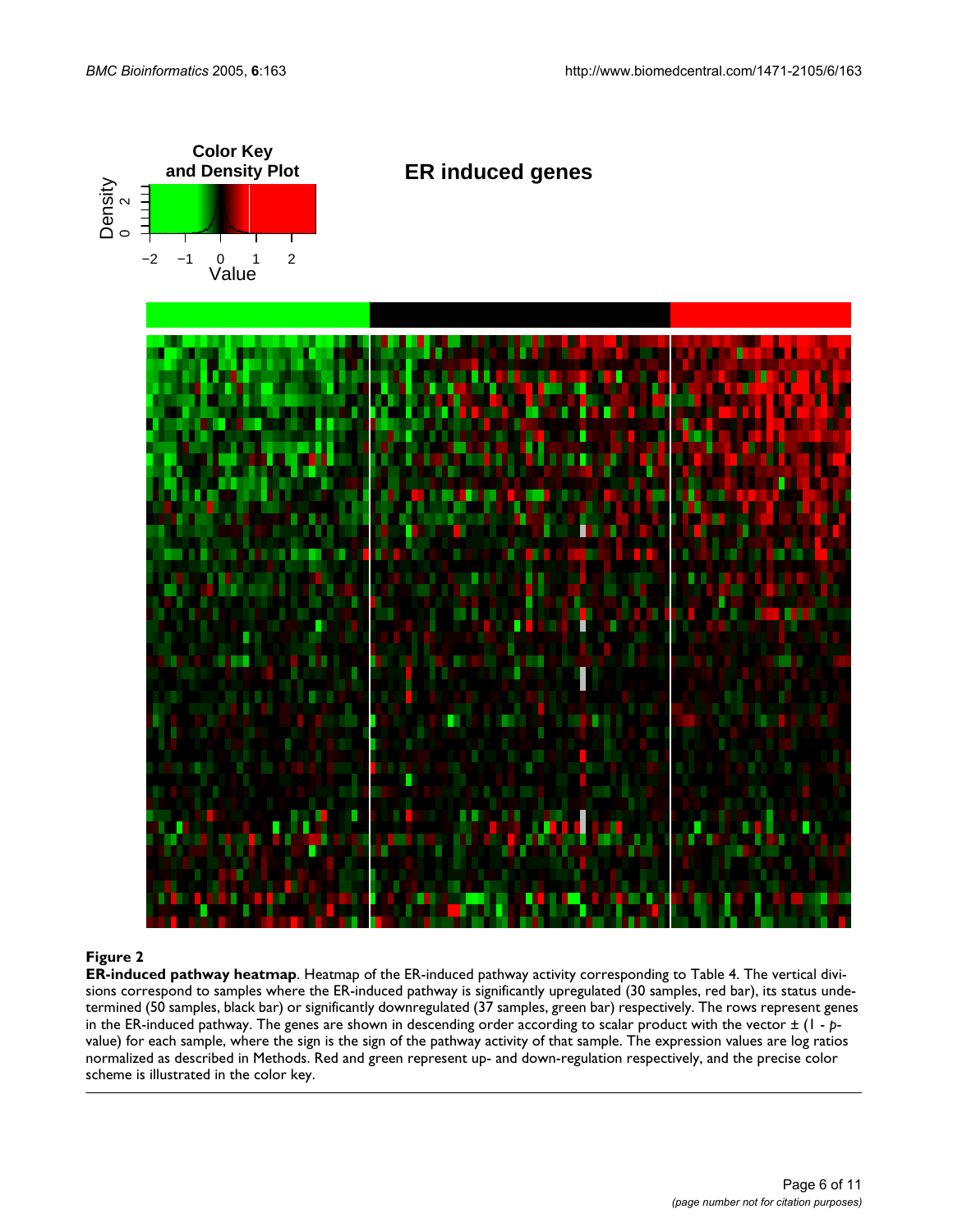



The presence of significant correlations confirms the expectation that gene expression is controlled by the activity of pathways. However, these correlations do not tell us in which samples a pathway is active or inactive. To reveal this, we devised the *Group Sample Score*. With this score we classified the samples into those where the pathway was

significantly active, significantly inactive or undecided, respectively. As seen in Table [4](#page-4-0), the number of significant samples is, for most pathways, much higher than the random expectation.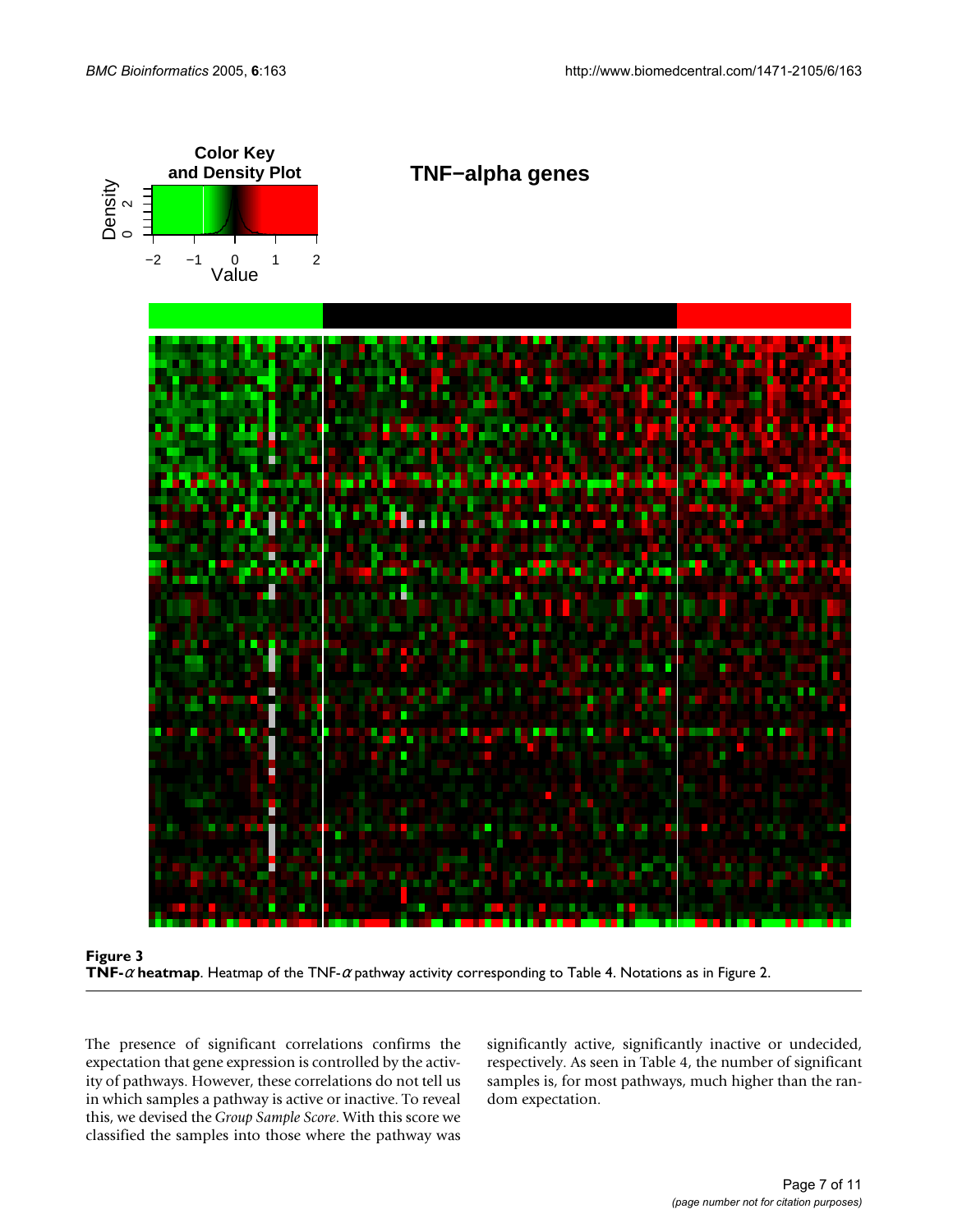|                   | <b>ALL</b> | AML |
|-------------------|------------|-----|
| Insulin $pw(+)$   |            | 5   |
| Insulin $pw(-)$   | 15         | O   |
| Insulin $pw(U)$   | п          | 6   |
| p-value: le-05    |            |     |
|                   | <b>ALL</b> | AML |
| $ L - l$ pw $(+)$ | 0          | 6   |
| $IL-I pw(-)$      | 19         | 0   |
| IL-1 $pw(U)$      | 8          | 5   |
| $p$ -value: 5e-04 |            |     |

<span id="page-7-0"></span>**Table 5: Contingency tables for the ALL/AML status versus the Insulin and IL-1 pathways in the leukemia data set of Golub** *et al.*  **[17]. Active, non-active and undecided pathways are denoted +, and U respectively.**

<span id="page-7-2"></span>**Table 7: Contingency table of lymphocytic infiltration status versus the IL-12/STAT4 pathway in the van't Veer data set. The upper and lower tables are obtained with a pathway activity cutoff at 0.05 and 0.1 respectively. Same notation as in Table 5.**

| cutoff: 0.05        | $L+$          | - ا |
|---------------------|---------------|-----|
| $IL-I2/STAT4 pw(+)$ | 0             | 7   |
| $IL-I2/STAT4 pw(-)$ | 9             | O   |
| IL-12/STAT4 pw(U)   | 80            | 21  |
| $p$ -value: $2e-05$ |               |     |
| cutoff: 0.1         | $+$           | - ا |
| $IL-I2/STAT4 pw(+)$ | $\mathcal{P}$ | 8   |
| $IL-I2/STAT4 pw(-)$ | 13            | 0   |
| IL-12/STAT4 pw(U)   | 74            | 20  |
| $p$ -value: $2e-05$ |               |     |

<span id="page-7-1"></span>**Table 6: Contingency tables of estrogen receptor protein (binned at three levels: 0, 5–50, 60–100) versus the ER-induced and RANK pathways in the breast cancer data set of van't Veer**  *et al.* **[15]. Same notation as in Table 5.**

|                   | ERp low             | ERp med. | ER <sub>p</sub> high |
|-------------------|---------------------|----------|----------------------|
| $ER$ -ind $pw(+)$ | 0                   | 5        | 25                   |
| $ER$ -ind $pw(-)$ | 31                  | 3        | 3                    |
| $ER$ -ind $pw(U)$ | 8                   | 16       | 26                   |
| $p$ -value: 2e-14 |                     |          |                      |
|                   | ER <sub>p</sub> low | ERp med. | ER <sub>p</sub> high |
| RANK pw(+)        | 25                  | 2        | 2                    |
| RANK pw(-)        | ı                   | 5        | 24                   |
| RANK pw(U)        | 13                  | 17       | 28                   |
| p-value: le-11    |                     |          |                      |

In many cases, the active/inactive pathway status was highly correlated with independent clinical classifications. This confirms the relevance of pathways for understanding of the underlying biology. Furthermore, the activity status of one or more pathways may be used to subdivide the samples into groups with distinct biological characteristics. Such a subdivision is feasible if, for instance, tumors of a certain clinical diagnosis are an agglomerate of several subtypes.

The *Group Sample Score* is natural if a pathway either induces all its downstream targets, or represses them. However, in most pathways some downstream genes are induced, while others are repressed. To account for a mixture of induction and repression, one should include a sign, or more generally a weight, to each term in the sum. Such a weight might even depend on the type of tissue and the environment. Since this information was not readily available for the studied pathways, all genes were weighted equally. Nevertheless, we obtained significant results, indicative of a dominant trend among the downstream genes. For the estrogen receptor (ER) pathway, we did have information about the sign, but instead of introducing a more general score for this pathway alone, we split the ER pathway into two parts, with induced and repressed genes, respectively. In the breast cancer data set of van 't Veer *et al.* [15], there were 50 genes in the induced part and 27 in the repressed. As seen in Tables [1](#page-1-0) and [4](#page-4-0), the ER-induced pathway was highly significant, whereas the repressed pathway was not. The full pathway was also highly significant, although to a lesser extent. The significance of the full pathway is thus due to the induced genes, which constitute a majority of the downstream targets. The situation is similar for other pathways and data sets.

It should be stressed that correlations, and the pathway activity status observed in a sample, are only defined relative to the other samples in the same data set. If a pathway were active in all samples, it would not show up in our significance test. The status of a pathway, as we define it, is given by the downstream genes, and the connection to ligands, receptors and other pathway components cannot be inferred from this analysis.

Table 2 shows that the most significant transcription factor in the breast cancer data set of van 't Veer *et al.* is NF<sup>κ</sup>B. This transcription factor is also the most one in the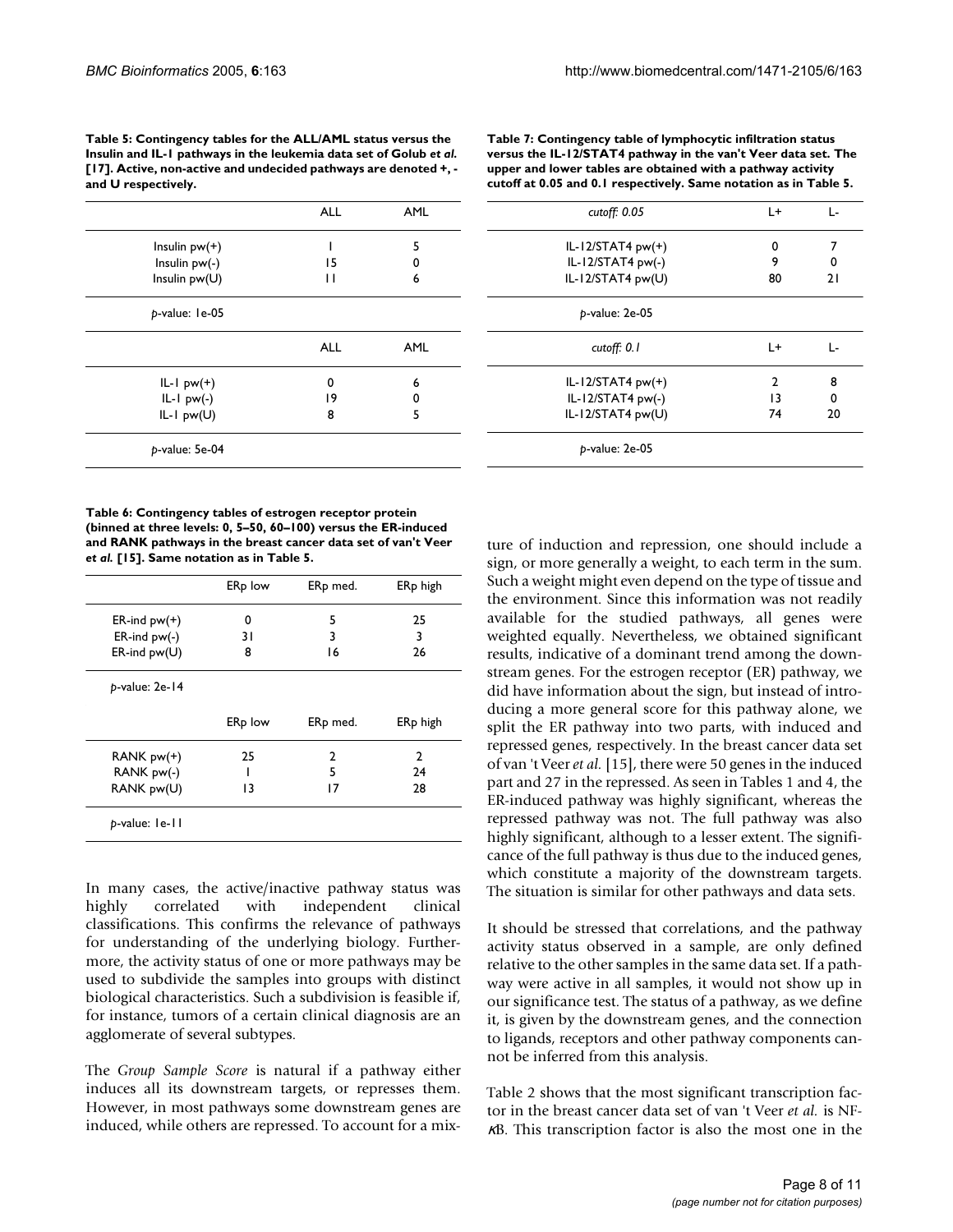leukemia data set of Golub *et al.,* whereas NF-κB1 is the most significant one in the data set of Sotirou *et al* Recently, NF-κB has been shown to be involved in the transformation from benign to malignant cells in inflammation-associated cancers. Pikarsky *et al.* [18] demonstrate this in a mouse model of human hepatocellular carcinoma, where the inflammatory mediator tumornecrosis factor- $\alpha$  (TNF- $\alpha$ ) is shown to play an important role as an activator of NF-κB. Greten *et al.* [19] find similar results in a mouse model of colitis-associated cancer.

Our current knowledge of pathways, and of downstream targets of transcription factors, is far from complete. However, we find that the results presented herein constitute a proof of concept for analyzing microarray gene expression in the context of signal transduction pathways.

## **Methods**

#### *Pathway information and UniGene clusters*

Transcription factors for 23 pathways were extracted from TRANSPATH [12]. The downstream target genes of those transcription factors were obtained from TRANSFAC [13]. Since our study contains breast cancer data, we have augmented the pathway information with the Estrogen Receptor (ER) pathway compiled from [14], where 89 direct target genes were identified. 59 of them were induced by the ER complex and 30 were repressed. 8 out of the 89 genes were previously verified. We employ all six combinations of induced/repressed/all and verified/all, yielding 6 versions of the ER pathway. The 29 pathways employed are listed in Table [1.](#page-1-0) Downstream target genes were represented as UniGene IDs [http://](http://www.ncbi.nlm.nih.gov/UniGene) [www.ncbi.nlm.nih.gov/UniGene,](http://www.ncbi.nlm.nih.gov/UniGene) using UniGene Hs build 171. For the analysis of the data sets, gene identifiers were converted into UniGene IDs and expression values of clones belonging to the same UniGene cluster were averaged.

## *Data sets*

The following three publicly available data sets were analyzed:

1. The breast cancer data set of van 't Veer *et al.* [15], consisting of samples from 117 patients, of which 46 developed metastases. After UniGene merging the data set contains 20663 genes.

2. The breast cancer data set of Sotiriou *et al.* [16], consisting of 99 samples of different clinical classifications, with 4878 genes after UniGene merging.

3. The leukemia data set of Golub *et al.* [17], derived from bone marrow samples from 38 patients, 27 of which were diagnosed with Acute Myeloid Leukemia (AML) and 11 with Acute Lymphoblastic Leukemia (ALL). After Uni

Gene merging and removal of genes with no variance across the samples, 4701 genes remain.

#### *Normalization of microarray data*

The data sets in [15,16] are given in the form of log ratios of expression values in the samples versus a reference. The data set in [17] is given in the form of Affymetrix average difference values. For the calculation of *Group Correlation Score* and *Exclusive Group Correlation Score* the affymetrix average difference values were logarithm transformed, since the Pearson correlation is very sensitive to single outlier samples. For the *Group Sample Score* the original differences were kept. We denote the expression value for gene *g* in sample *s* by *xgs*, with missing values allowed. We normalized the expression values in two steps. First, for each sample, the mean of all genes was subtracted, in order to ensure that no samples are up- or down-regulated on average. The transformed expression values satisfy:

$$
\sum_{g} x_{gs} = 0 \quad \text{for all } s.
$$

Second, for each gene, the mean of all samples was subtracted from the expression values of that gene, yielding:

$$
\sum_{s} x_{gs} = 0 \quad \text{for all } g.
$$

The second normalization implies that the expression value of a gene is measured relative to the same gene in other samples.

#### *Pearson correlation* **p***-values*

To determine if a group of downstream target genes is significantly co-expressed, a total score of the group is needed. Two scores were used here, both based on the Pearson correlation of a pair of genes *g* and *h*:

$$
r_{g,h} = \frac{\sum_{s}(x_{gs} - \overline{x}_g)(x_{hs} - \overline{x}_h)}{\sqrt{\sum_{s}(x_{gs} - \overline{x}_g)^2} \sqrt{\sum_{s}(x_{hs} - \overline{x}_h)^2}},
$$

where the sums exclude missing values and  $\bar{x}_g$  is the mean of expression values for gene *g*.

The *Group Correlation Score* is defined as the sum of squares of Pearson correlations among all pairs of genes in a group of genes:

$$
GCS = \sum_{g \neq h} r_{g,h}^2
$$

where the sum runs over all genes in the group. The square ensures that both correlations and anti-correlations contribute to the score. We use the *Group Correlation Score* for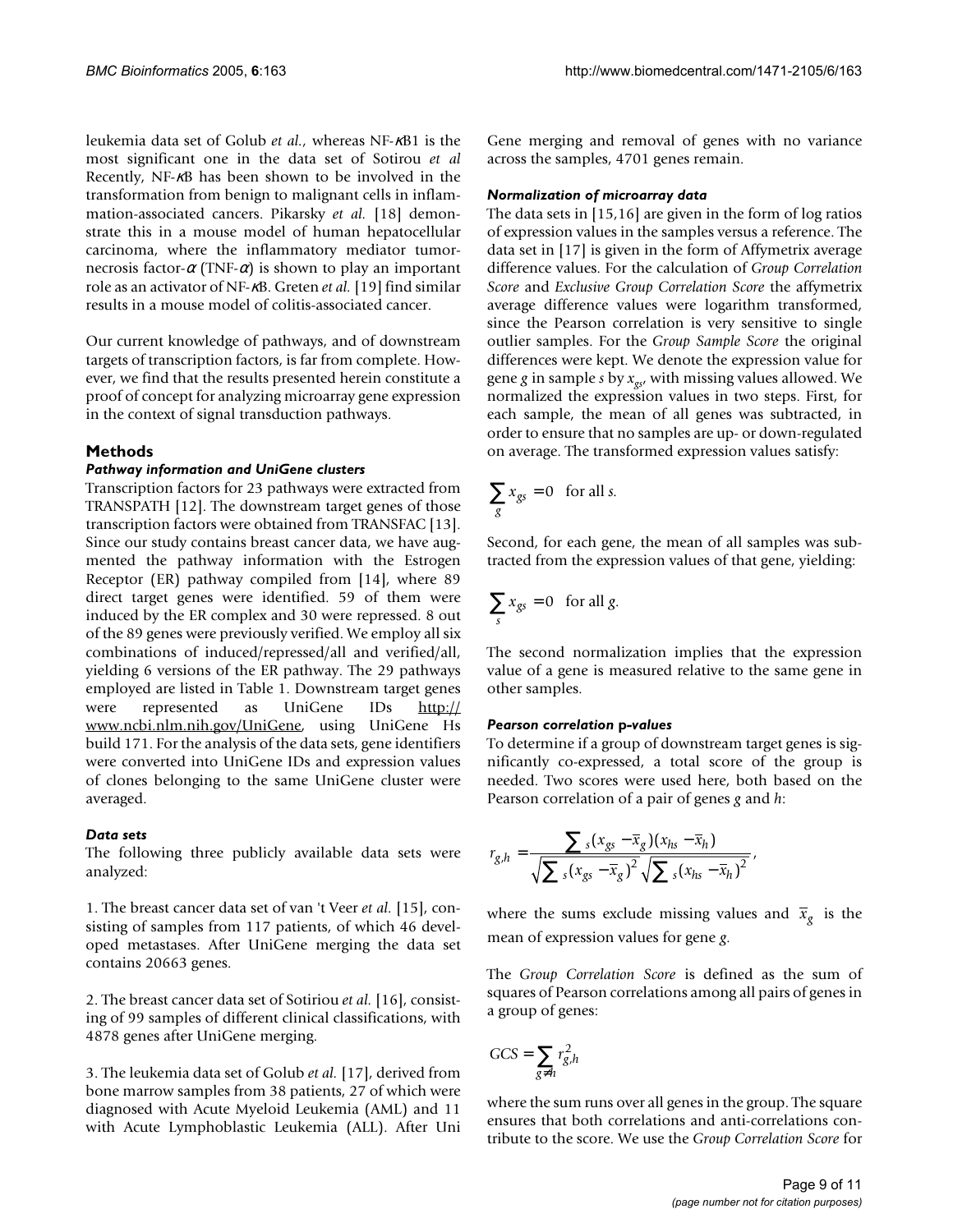the downstream target genes of a single transcription factor, as well as for those of an entire pathway.

The *Exclusive Group Correlation Score*, on the other hand, is only applicable for the downstream targets of a pathway. It is defined as

$$
EGCS = \sum_{TF(g)\cap TF(h)=\emptyset} r_{g,h}^2
$$

where the sum runs exclusively over pairs of genes *g* and *h* that do not share any transcription factor.

The *p*-value of a score is defined as the fraction of random cases, drawn under the null hypothesis, which achieve a higher score than the score tested. For both scores, *GCS* and *EGCS*, our null hypothesis is reshuffling of the genes on the microarray. This null hypothesis keeps the structure and overlap of all pathways fixed, but changes the identity of the genes.

## *Pathway activity for individual samples*

For each sample, *s*, and pathway, *PW*, the *Group Sample Score* is defined as follows:

$$
GSS_s = \sum_{g \subset PW} x_{gs},
$$

where the sum runs over all downstream target genes of the pathway.

The null hypothesis is again reshuffling of the genes from the microarray. We are interested in pathways both with high and low scores. Hence, we consider the *p*-values for the score being higher  $(p_+)$  and lower  $(p_+)$  than random, respectively, and the final *p*-value is given by two times the smaller of these two *p*-values:

 $p = 2 \cdot \min(p_+, p_-).$ 

The pathway is said to be active  $(+)$  if  $p_+ < p_+$ , and inactive (-) otherwise.

# *Family-wise* **p***-value*

If *N* independent hypotheses are tested simultaneously, the probability to obtain *K* or more *p*-values below *q* is given by a binomial distribution:

$$
p_{fw} = \sum_{i=K}^N \binom{i}{N} q^i (1-q)^{(N-i)}.
$$

We refer to this probability as the *family-wise p-value*.

## **Authors' contributions**

TB, MK, and CT implemented the algorithms employed. All authors contributed conceptually to the methods presented herein, as well as to the preparation of the manuscript.

## **Additional material**

## **Additional File 1**

*All additional files are in tab-delimited format. Tablel\_Golub.csv Tablel\_Sotirou.csv Table2\_Golub.csv Table2\_Sotirou.csv Table2\_Veer.csv Table3\_Golub.csv Table3\_Sotirou.csv Table3\_Veer.csv Table4\_Golub.csv Table4\_Sotirou.csv Contingency\_Tables\_Golub.csv Contingency\_Tables\_Sotirou.csv Contingency\_Tables\_Veer.csv* Click here for file [\[http://www.biomedcentral.com/content/supplementary/1471-](http://www.biomedcentral.com/content/supplementary/1471-2105-6-163-S1.zip) 2105-6-163-S1.zip]

# **Acknowledgements**

This work was in part supported by the Swedish Foundation for Strategic Research (TB and MK), the Swedish Research Council (CP) and the Swedish National Research School for Bioinformatics and Genoniics (CT).

## **References**

- Zeeberg BR, Feng W, Wang G, Wang MD, Fojo AT, Sunshine M, Narasimhan S, Kane DW, Reinhold WC, Lababidi S, Bussey KJ, Riss J, Barrett JC, Weinstein JN: **[GoMiner: a resource for biological](http://www.ncbi.nlm.nih.gov/entrez/query.fcgi?cmd=Retrieve&db=PubMed&dopt=Abstract&list_uids=12702209) [interpretation of genomic and proteomic data.](http://www.ncbi.nlm.nih.gov/entrez/query.fcgi?cmd=Retrieve&db=PubMed&dopt=Abstract&list_uids=12702209)** *Genome Biol* 2003, **4(4):**R28.
- 2. Berriz GF, King OD, Bryant B, Sander C, Roth FP: **[Characterizing](http://www.ncbi.nlm.nih.gov/entrez/query.fcgi?cmd=Retrieve&db=PubMed&dopt=Abstract&list_uids=14668247) [gene sets with FuncAssociate.](http://www.ncbi.nlm.nih.gov/entrez/query.fcgi?cmd=Retrieve&db=PubMed&dopt=Abstract&list_uids=14668247)** *Bioinformatics* 2003, **19(18):**2502-2504.
- 3. Draghici S, Khatri P, Martins RP, Ostermeier GC, Krawetz SA: **[Glo](http://www.ncbi.nlm.nih.gov/entrez/query.fcgi?cmd=Retrieve&db=PubMed&dopt=Abstract&list_uids=12620386)[bal functional profiling of gene expression.](http://www.ncbi.nlm.nih.gov/entrez/query.fcgi?cmd=Retrieve&db=PubMed&dopt=Abstract&list_uids=12620386)** *Genomics* 2003, **81(2):**98-104.
- 4. Mootha VK, Lindgren CM, Eriksson KF, Subramanian A, Sihag S, Lehar J, Puigserver P, Carlsson E, Ridderstrale M, Laurila E, Houstis N, Daly MJ, Patterson N, Mesirov JP, Golub TR, Tamayo P, Spiegelman B, Lander ES, Hirschhorn JN, Altshuler D, Groop LC: **[PGC-lalpha](http://www.ncbi.nlm.nih.gov/entrez/query.fcgi?cmd=Retrieve&db=PubMed&dopt=Abstract&list_uids=12808457)[responsive genes involved in oxidative phosphorylation are](http://www.ncbi.nlm.nih.gov/entrez/query.fcgi?cmd=Retrieve&db=PubMed&dopt=Abstract&list_uids=12808457) [coordinately downregulated in human diabetes.](http://www.ncbi.nlm.nih.gov/entrez/query.fcgi?cmd=Retrieve&db=PubMed&dopt=Abstract&list_uids=12808457)** *Nat Genet* 2003, **34(3):**267-73.
- 5. Zien A, Kuffner R, Zimmer R, Lengauer T: **[Analysis of gene expres](http://www.ncbi.nlm.nih.gov/entrez/query.fcgi?cmd=Retrieve&db=PubMed&dopt=Abstract&list_uids=10977101)[sion data with pathway scores.](http://www.ncbi.nlm.nih.gov/entrez/query.fcgi?cmd=Retrieve&db=PubMed&dopt=Abstract&list_uids=10977101)** *Proc Int Conf Intell Syst Mol Biol* 2000, **8:**407-17.
- 6. Rahnenführer J, Domingues FS, Maydt J, Lengauer T: **Calculating the Statistical Significance of Changes in Pathway Activity From Gene Expression Data.** *Statistical Applications in Genetics and Molecular Biology* 2004, **3:**.
- 7. Pandey R, Guru RK, Mount DW: **[Pathway Miner: extracting](http://www.ncbi.nlm.nih.gov/entrez/query.fcgi?cmd=Retrieve&db=PubMed&dopt=Abstract&list_uids=15145817) [gene association networks from molecular pathways for pre](http://www.ncbi.nlm.nih.gov/entrez/query.fcgi?cmd=Retrieve&db=PubMed&dopt=Abstract&list_uids=15145817)dicting the biological significance of gene expression micro[array data.](http://www.ncbi.nlm.nih.gov/entrez/query.fcgi?cmd=Retrieve&db=PubMed&dopt=Abstract&list_uids=15145817)** *Bioinformatics* 2004, **20(13):**2156-2158.
- 8. Robinson MD, Grigull J, Mohammad N, Hughes TR: **[FunSpec: a](http://www.ncbi.nlm.nih.gov/entrez/query.fcgi?cmd=Retrieve&db=PubMed&dopt=Abstract&list_uids=12431279) [web-based cluster interpreter for yeast.](http://www.ncbi.nlm.nih.gov/entrez/query.fcgi?cmd=Retrieve&db=PubMed&dopt=Abstract&list_uids=12431279)** *BMC Bioinformatics* 2002, **3:**35.
- 9. Segal E, Shapira M, Regev A, Pe'er D, Bothstein D, Koller D, Friedman N: **[Module networks: identifying regulatory modules and](http://www.ncbi.nlm.nih.gov/entrez/query.fcgi?cmd=Retrieve&db=PubMed&dopt=Abstract&list_uids=12740579) [their condition-specific regulators from gene expression](http://www.ncbi.nlm.nih.gov/entrez/query.fcgi?cmd=Retrieve&db=PubMed&dopt=Abstract&list_uids=12740579) [data.](http://www.ncbi.nlm.nih.gov/entrez/query.fcgi?cmd=Retrieve&db=PubMed&dopt=Abstract&list_uids=12740579)** *Nat Genet* 2003, **34:**166-76.
- 10. Gygi SP, Rochon Y, Franza BR, Aebersold R: **[Correlation between](http://www.ncbi.nlm.nih.gov/entrez/query.fcgi?cmd=Retrieve&db=PubMed&dopt=Abstract&list_uids=10022859) [protein and mRNA abundance in yeast.](http://www.ncbi.nlm.nih.gov/entrez/query.fcgi?cmd=Retrieve&db=PubMed&dopt=Abstract&list_uids=10022859)** *Mol Cell Biol* 1999, **19(3):**1720-30.
- 11. Gough NR: **[Science's signal transduction knowledge environ](http://www.ncbi.nlm.nih.gov/entrez/query.fcgi?cmd=Retrieve&db=PubMed&dopt=Abstract&list_uids=12438188)[ment: the connections maps database.](http://www.ncbi.nlm.nih.gov/entrez/query.fcgi?cmd=Retrieve&db=PubMed&dopt=Abstract&list_uids=12438188)** *Ann N Y Acad Sci* 2002, **971:**585-587.